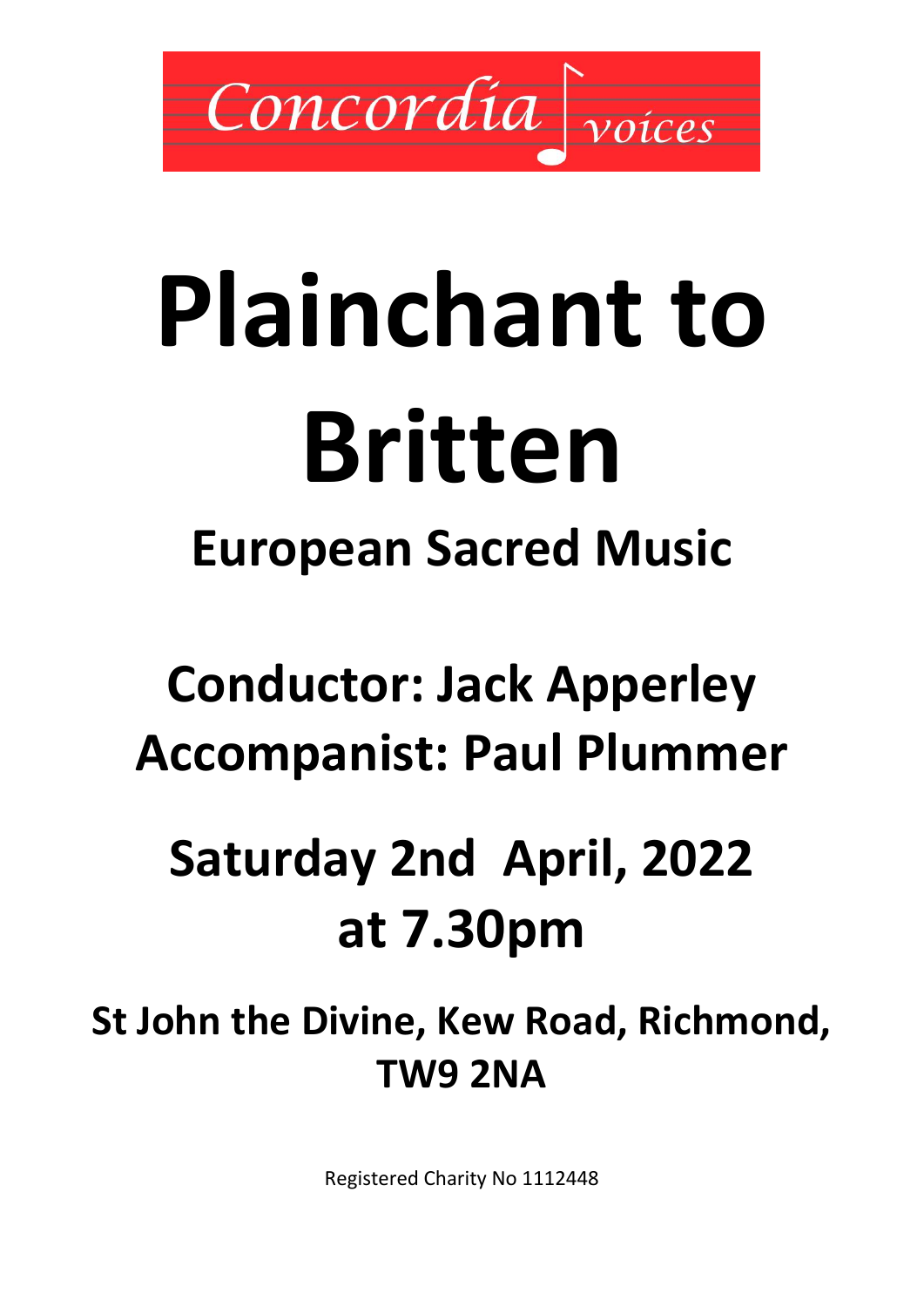## Plainchant to Britten

| Verleih uns Frieden<br>Christus factus est<br>Locus Iste<br>Os justi<br>Cantique de Jean Racine                               | Mendelssohn<br><b>Bruckner</b><br><b>Bruckner</b><br><b>Bruckner</b><br>Faure |  |  |
|-------------------------------------------------------------------------------------------------------------------------------|-------------------------------------------------------------------------------|--|--|
| Rhapsody No. 3 in C# minor                                                                                                    | <b>Howells</b>                                                                |  |  |
| <b>Festival Te Deum</b>                                                                                                       | <b>Britten</b>                                                                |  |  |
| Interval                                                                                                                      |                                                                               |  |  |
| O Jesu Christ, meins Lebens Licht<br>Jesu, dulcis memoria – Chant<br>Jesu, dulcis memoria<br><b>Ave Maria</b><br>Sicut cervus | <b>Bach</b><br>Victoria<br>Victoria<br>Palestrina                             |  |  |
| Prelude in Eb, BWV 552                                                                                                        | <b>Bach</b>                                                                   |  |  |
| Panis angelicus<br><b>Ave Maria</b><br>Cherubic Hymn<br><b>Bogoroditsye Dyevo</b><br><b>Geistliches Lied</b>                  | Franck<br>Stravinsky<br>Glinka<br>Rachmaninov<br><b>Brahms</b>                |  |  |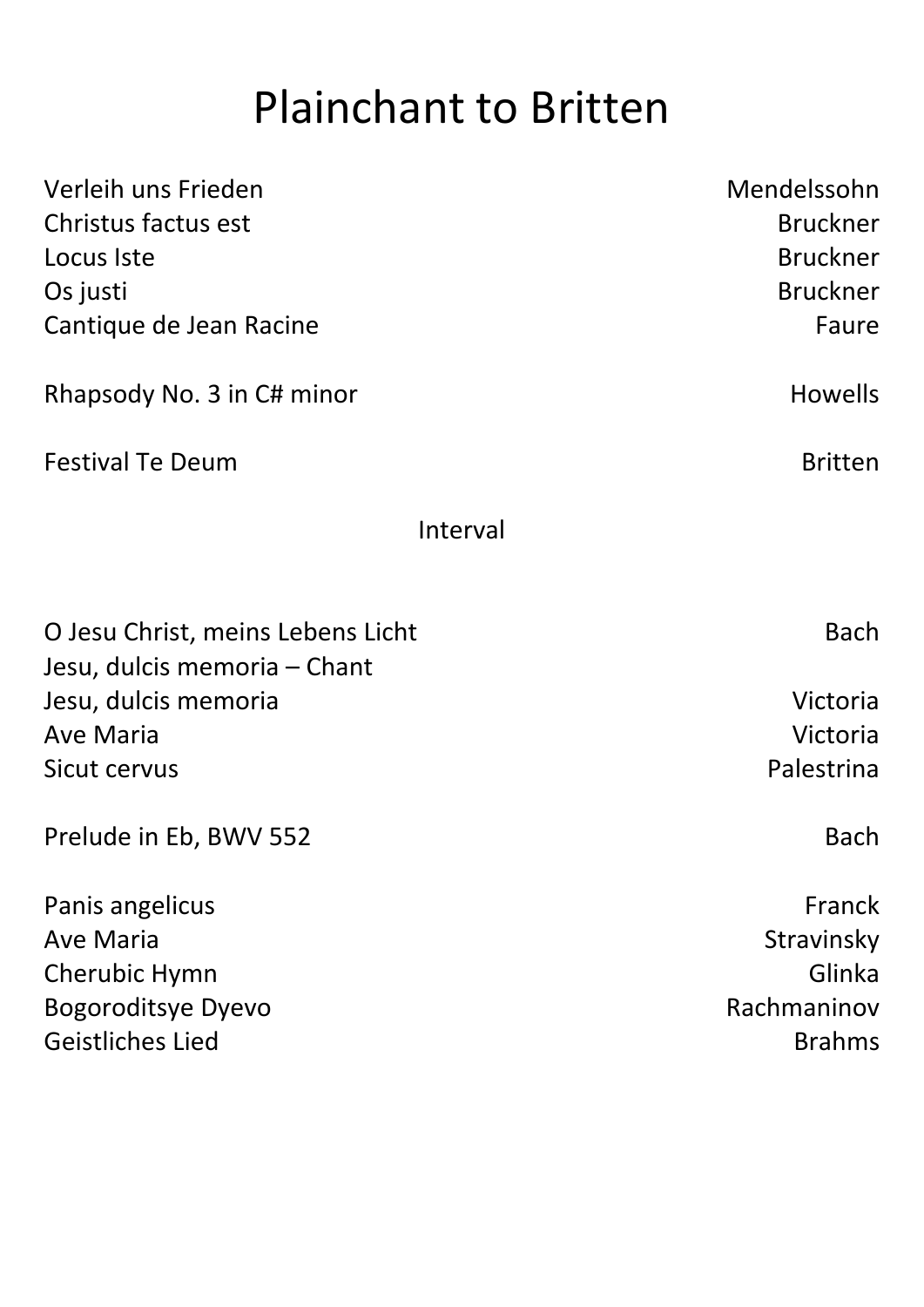Welcome to this evening's concert, featuring music by European composers from earliest times to the 20th century.

The language of music is universal and knows no borders; many composers travel widely and have influenced and inspired each other over the centuries. It is a medium that draws people together.

This evening's programme includes three pieces by Russian composers. Though very different in character they are all beautiful, sacred works of music.

Glinka (1804 – 1857) lived and worked in pre- revolutionary Russia.

Rachmaninov (1873 - 1943) was effectively driven out of Russia in 1917 after the Russian Revolution, which was the end of Russia as he had known it. He was a man of deep and personal religious faith and this is reflected in the piece we will perform this evening, as well as in his many other compositions.

Stravinsky's mother was a native of Kyiv. He emigrated from Russia after the outbreak of WW1, living first in Paris where he sometimes attended Russian Orthodox Church services held by fellow Russian emigrants. His Ave Maria was composed there in 1934. In 1946 he moved to the US. Censorship of most of his music continued in Russia until 1962.

The works by Glinka and Rachmaninov are set to Church Slavonic (or Slavic) texts; this is a primarily religious language dating back to before the Middle Ages. Stravinsky also used Church Slavonic, but later set his Ave Maria to the traditional Latin text to make it more accessible.

Two of the three pieces we are performing were therefore written in exile by composers who no longer felt that Russia was their home, and Stravinsky (1882- 1971) was half-Ukrainian.

During the performance of these pieces we hope that you may take a moment to reflect on the current, terrible events in Ukraine, on the bravery and resilience of the Ukrainian people, on those who, like Rachmaninov and Stravinsky before them, have felt impelled to become refugees and also on the courage of Russian dissidents who have been challenging the current regime for many years, often at grave risk to their lives.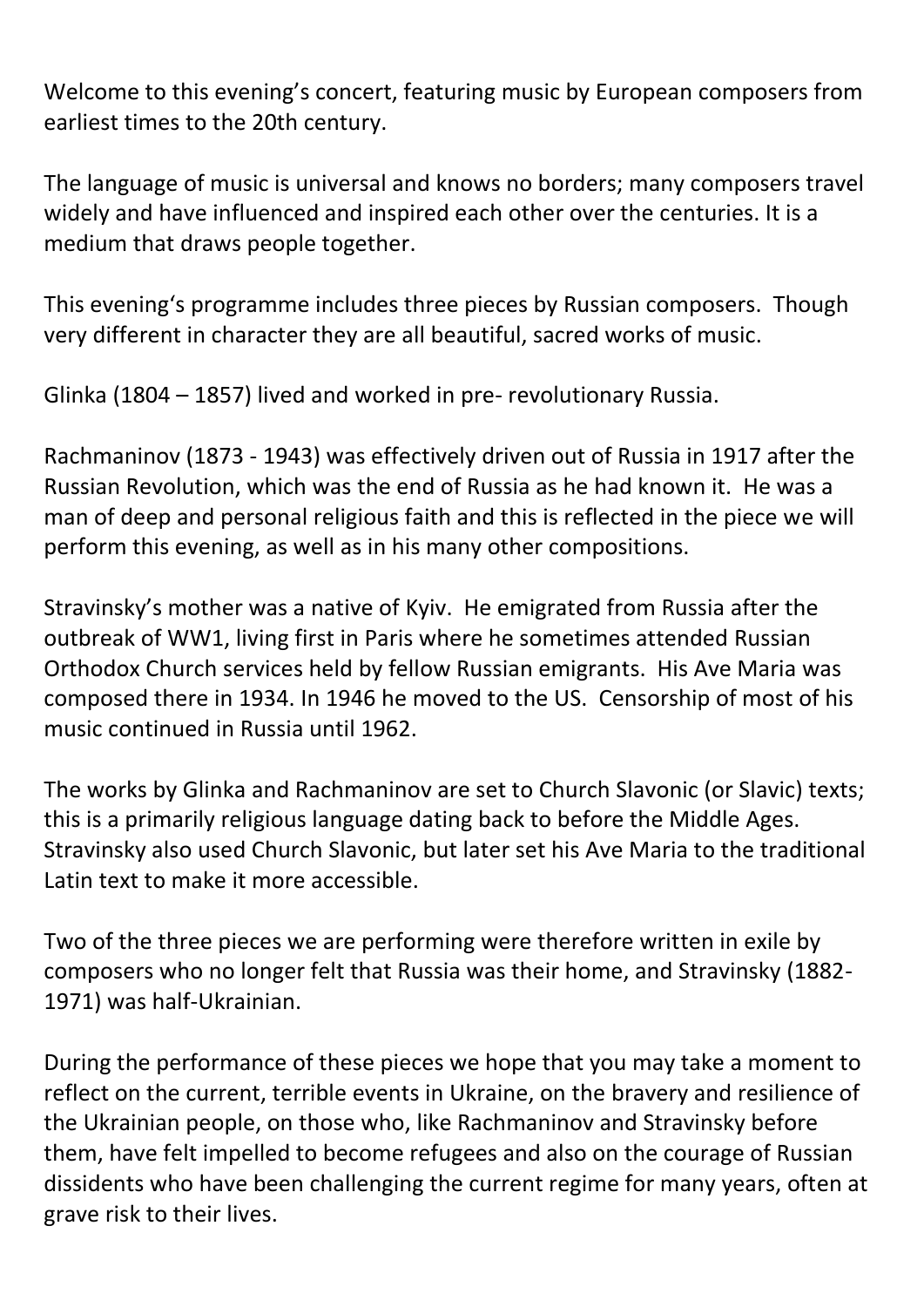Verleih uns Frieden gnädiglich, Herr Gott, zu unsern Zeiten. Es ist doch ja kein Andrer nicht, Der für uns könnte streiten, Denn du, unser Gott, alleine.

Christus factus est pro nobis obediens usque ad mortem, mortem autem crucis.

Propter quod et Deus exaltavit illum et dedit illi nomen,

quod est super omne nomen.

Locus iste a Deo factus est, inaestimabile sacramentum, irreprehensibilis est.

Os justi meditabitur sapientiam: et lingua ejus loquetur judicium. Lex Dei ejus in corde ipsius: et non supplantabuntur gressus ejus.

### **Verlieh uns Frieden Felix Mendelssohn (1809-1847)**

Mercifully grant us peace, Lord God, in our times. For there is no other Who could fight for us But you alone, our God.

### **Christus factus est** Anton Bruckner (1824 – 1896)

Christ became obedient for us unto death, even to the death, death on the cross. Therefore God exalted him and gave him a name which is above all names.

### **Locus Iste Anton Bruckner Anton Bruckner**

This place was made by God, a priceless sacrament; it is without reproach.

### **Os justi** Anton Bruckner

The mouth of the righteous utters wisdom, and his tongue speaks what is just. The law of his God is in his heart: and his feet do not falter.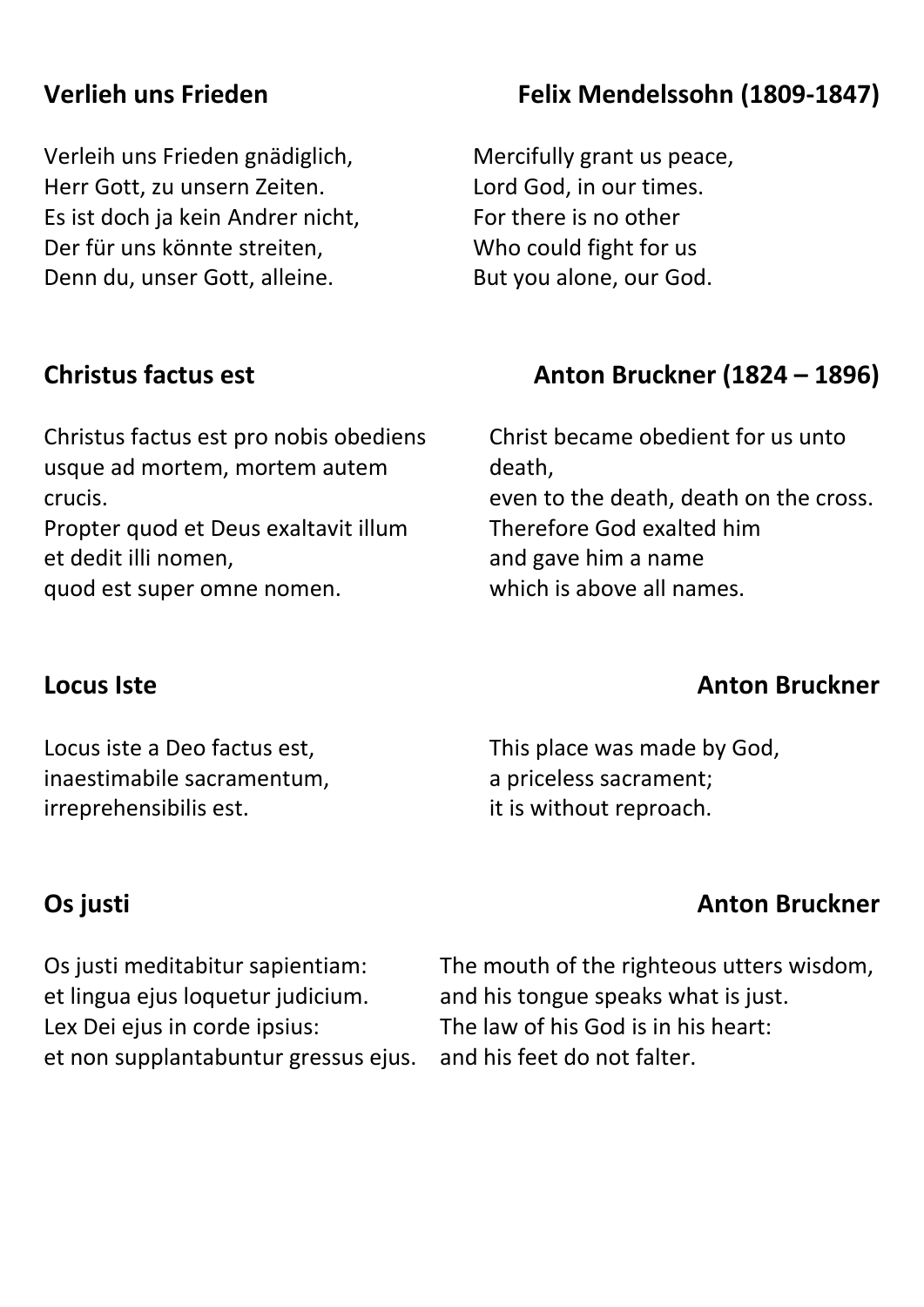Verbe égal au Très-Haut, notre unique espérance, Jour éternel de la terre et des cieux, De la paisible nuit nous rompons le silence, Divin Sauveur, jette sur nous les yeux! Répands sur nous le feu de ta grâce puissante, Que tout l'enfer fuie au son de ta voix, Dissipe le sommeil d'une âme languissante, Qui la conduit à l'oubli de tes lois ! Ô Christ, sois favorable à ce peuple fidèle Pour te bénir maintenant rassemblé, Reçois les chants qu'il offre à ta gloire immortelle, Et de tes dons qu'il retourne comblé!

Word equal to God, the Almighty, our only hope, Eternal day of the earth and heavens: We break the silence of the peaceful night, Divine Saviour, look upon us! Fan the fire of your powerful grace upon us, So that all Hell may flee at the sound of your voice; Shake off the sleep of a languishing soul, Who has forgotten your laws! O Christ, be kind to these faithful people Who have now gathered in thanks. Listen to the chants they offer to your immortal glory, And may they come away fulfilled with your gifts!

**Rhapsody No. 3 in C# minor Herbert Howells (1892 – 1983)** 

**Festival Te Deum Benjamin Britten** (1913 – 1976)

### **INTERVAL**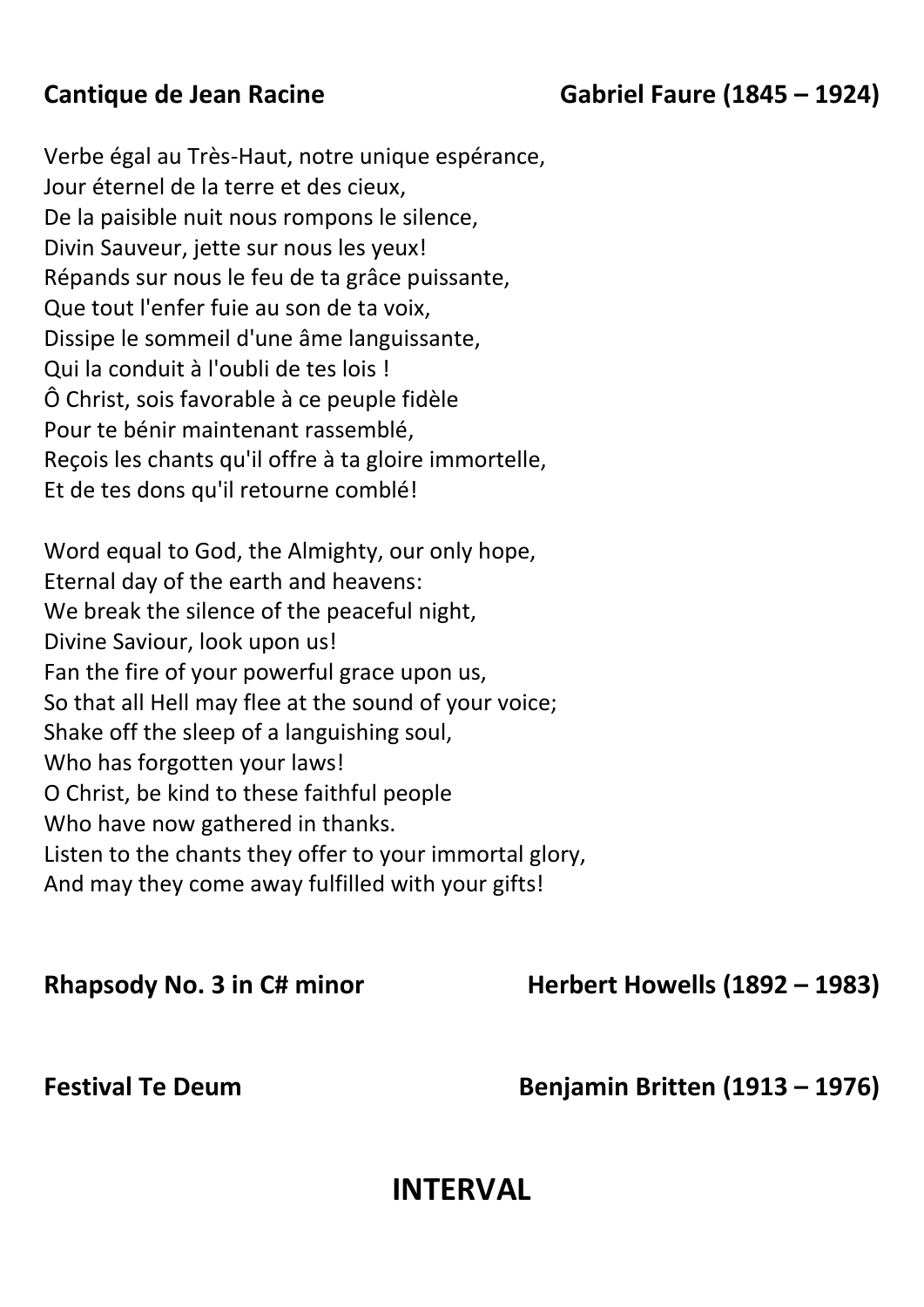O Jesu Christ, meins Lebens Licht, Mein Hort, mein Trost, mein' Zuversicht, Auf Erden bin ich nur ein Gast, Und drückt mich sehr der Sünden Last.

### **O Jesu Christ mein Lebens Licht Johann Sebastian Bach (1685 – 1750)**

Oh Jesus Christ, my life's light, my refuge, my comfort, my confidence, on earth I am only a visitor and the burden of sin presses heavily upon me.

### **Jesu dulcis memoria - Chant**

Jesu dulcis memoria Dans vera cordis gaudia: Sed super mel et omnia Ejus dulcis praesentia.

Nil canitur suavius, Nil auditur jucundius, Nil cogitatur dulcius, Quam Jesus Dei Filius.

Jesu spes paenitentibus, Quam pius es petentibus! Quam bonus te quaerentibus! Sed quid invenientibus?

Nec lingua valet dicere, Nec littera exprimere: Expertus potest credere, Quid sit Jesum diligere.

Sis, Jesu, nostrum gaudium, Qui es futurus praemium: Sit nostra in te gloria, Per cuncta semper saecula. Amen.

Jesus, the very thought of Thee With sweetness fills my breast! But sweeter far Thy face to see And in Thy Presence rest.

No voice can sing, no heart can frame, Nor can the memory find, A sweeter sound than Jesus' Name, The Saviour of mankind.

O hope of every contrite heart! O joy of all the meek! To those who fall, how kind Thou art! How good to those who seek!

But what to those who find? Ah! this Nor tongue nor pen can show The love of Jesus, what it is, None but His loved ones know.

Jesus! our only hope be Thou, As Thou our prize shalt be; In Thee be all our glory now, And through eternity. Amen.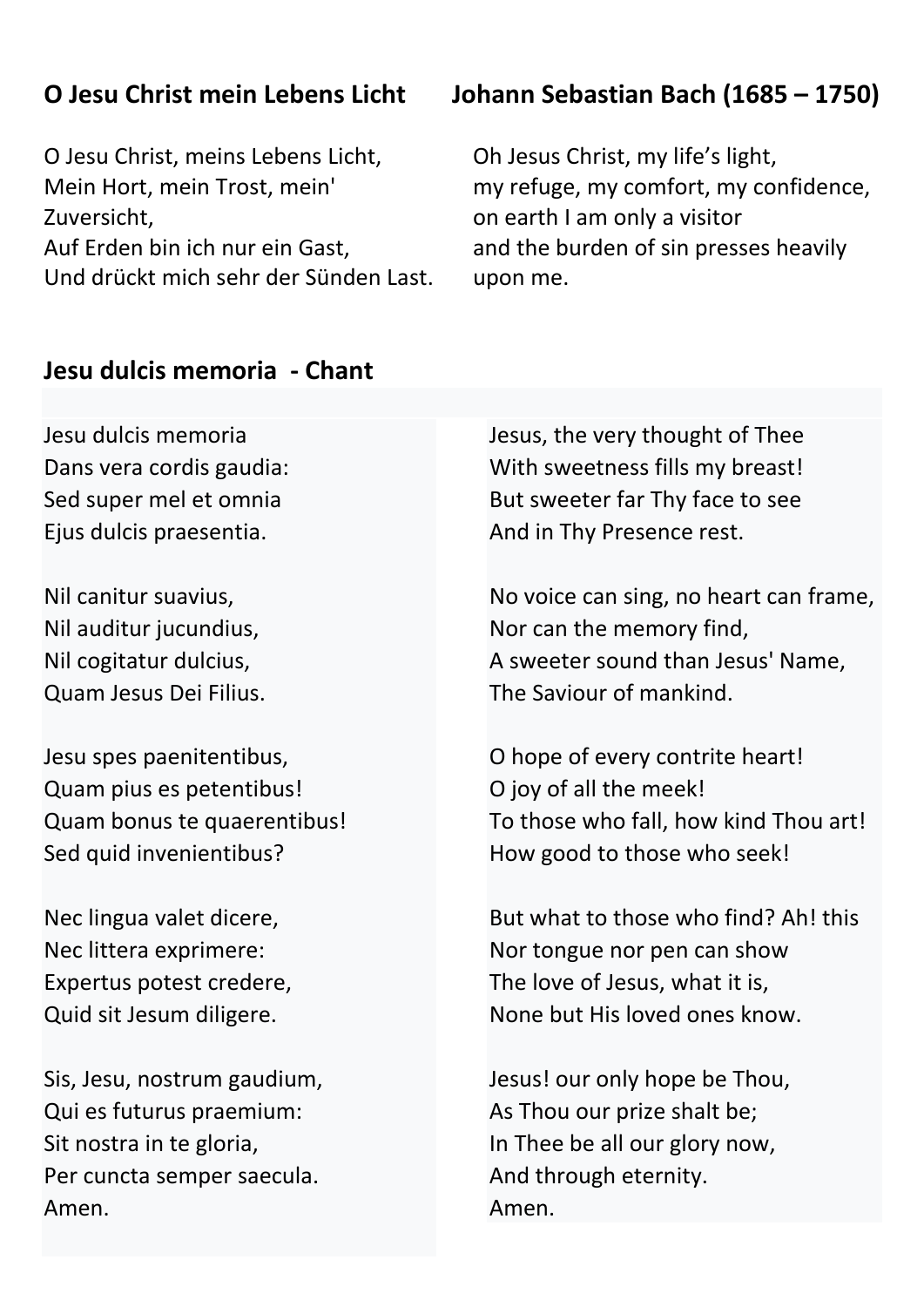Jesu, dulcis memoria, Dans vera cordis gaudia: Sed super mel et omnia Ejus dulcis praesentia.

Ave Maria, gratia plena, Dominus tecum benedicta tu in mulieribus, et benedictus fructus ventris tui, Jesus Christus. Sancta Maria, Mater Dei, ora pro nobis peccatoribus, nunc et in hora mortis nostrae. Amen.

### **Jesu dulcis memoria Tomás Luis de Victoria (1548 – 1611)**

Jesus, the very thought of Thee, With sweetness fills my breast; But sweeter far Thy face to see And in Thy presence rest.

### **Ave Maria Tomás Luis de Victoria**

Hail Mary, full of grace, the Lord is with thee; blessed art thou among women, and blessed is the fruit of thy womb, Jesus Christ. Holy Mary, Mother of God, pray for us sinners, now and at the hour of our death. Amen.

### **Sicut cervus Giovanni Pierluigi da Palestrina (1525-1594)**

Sicut cervus desiderat ad fontes aquarum, ita desiderat anima mea ad te, Deus. As a hart longs for the flowing streams, so longs my soul for thee, O God.

### **Prelude in Eb, BWV 552 Johann Sebastian Bach (1685 – 1750)**

Panis angelicus Fit panis hominum Dat panis caelicus Figuris terminum O res mirabilis Manducat dominum Pauper, pauper Servus et humilis

### **Panis angelicus César Franck (1822 – 1890)**

May the Bread of Angels Become bread for mankind; The Bread of Heaven puts All foreshadowings to an end; Oh, thing miraculous! The body of the Lord will nourish the poor, the poor, the servile, and the humble.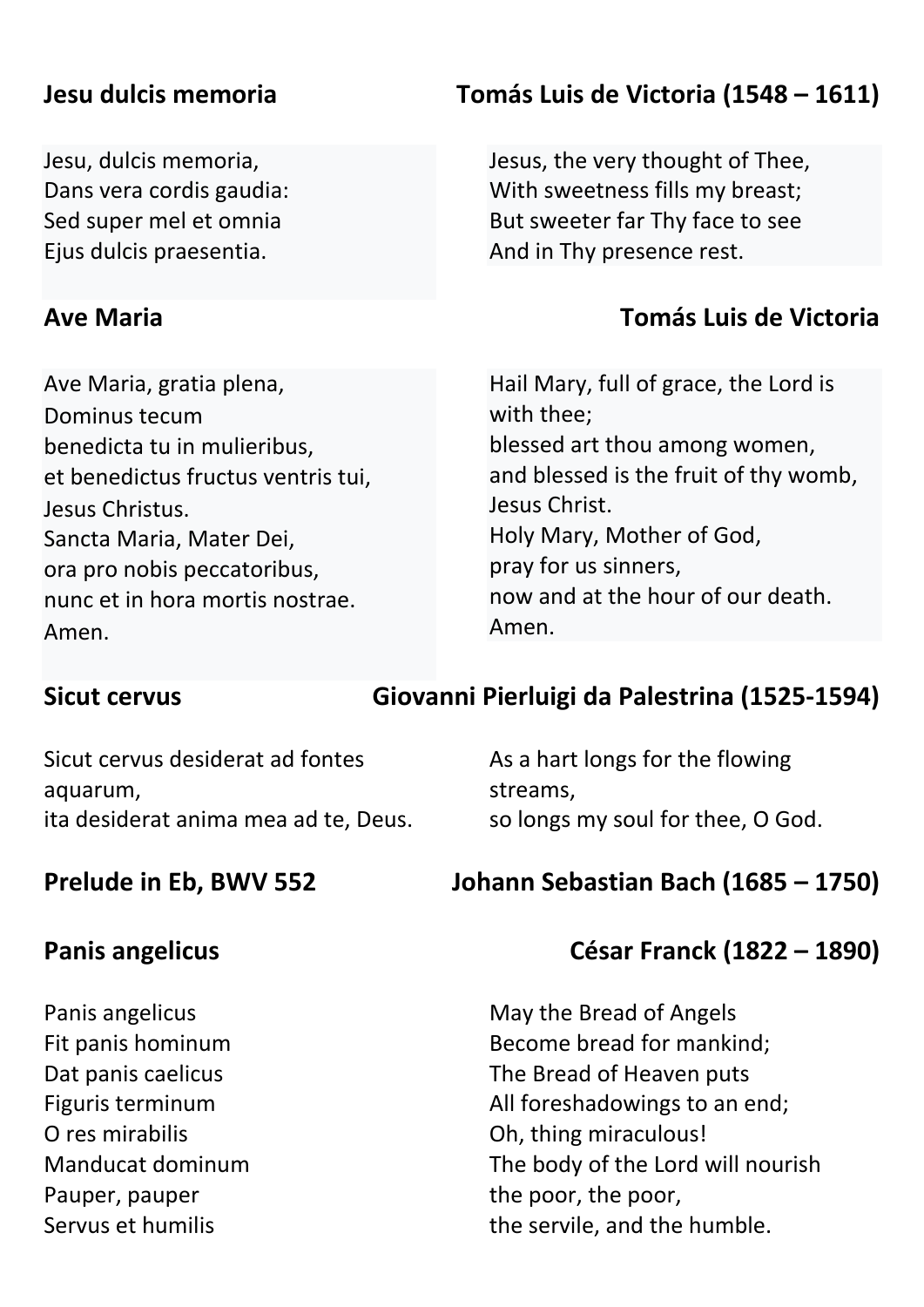(as before)

Izhe kheruvimyi taino obrazuyushchye, i zhivotvoryashchei Troitsye trissvyatuyu pyessn pripyevayushchye, Vsyakoye nyinye zhiteiskoye otlozhim popyechyenіye.

Amin

Yako da Tsarya vsyekh podyimyem, angyelskimi nyevidimo dorinossima chinmi.

Alliluіa

Bogoróditsye Dyévo, ráduissya, Blagodátnaya Maríye, Gospód s Tobóyu. Blagoslovyénna tyivzhenákh,

i blagoslovyén Plod chryéva Tvoyegó, yáko Spássa rodilá yessí dush náshikh.

Laß dich nur nichts nicht dauren mit Trauren, sei stille, wie Gott es fügt, so sei vergnügt mein Wille! Was willst du heute sorgen auf morgen? Der Eine steht allem für, der gibt auch dir das Deine. Sei nur in allem Handel ohn' Wandel, steh' feste, was Gott beschleußt, das ist und heißt das Beste. Amen.

### **Ave Maria Igor Stravinsky (1882 – 1971)**

### **Cherubic Hymn** Mikhail Glinka (1804 – 1857)

We who mystically represent the Cherubim, and who sing to the Life-Giving Trinity the thrice-holy hymn, let us now lay aside all earthly cares

### Amen

Glory be to God in the highest: with the angelic host above we worship thee and praise thee. Alleluia.

### **Bogoroditsye Dyevo Sergei Rachmaninov (1873-1943)**

Rejoice, O Virgin Mother Of God, Mary full of grace, the Lord is with You. Blessed are You among women, and blessed is the Fruit of Your womb, for You have borne the Saviour of our souls

### **Geistliches Lied Johannes Brahms (1833 – 1897)**

Do not be sorrowful or regretful; be calm, as God has ordained, and thus my will shall be content. What do you want to worry about from day to day? There is One who stands above all who gives you, too, what is yours. Only be steadfast in all you do, stand firm; what God has decided, that is and must be the best. Amen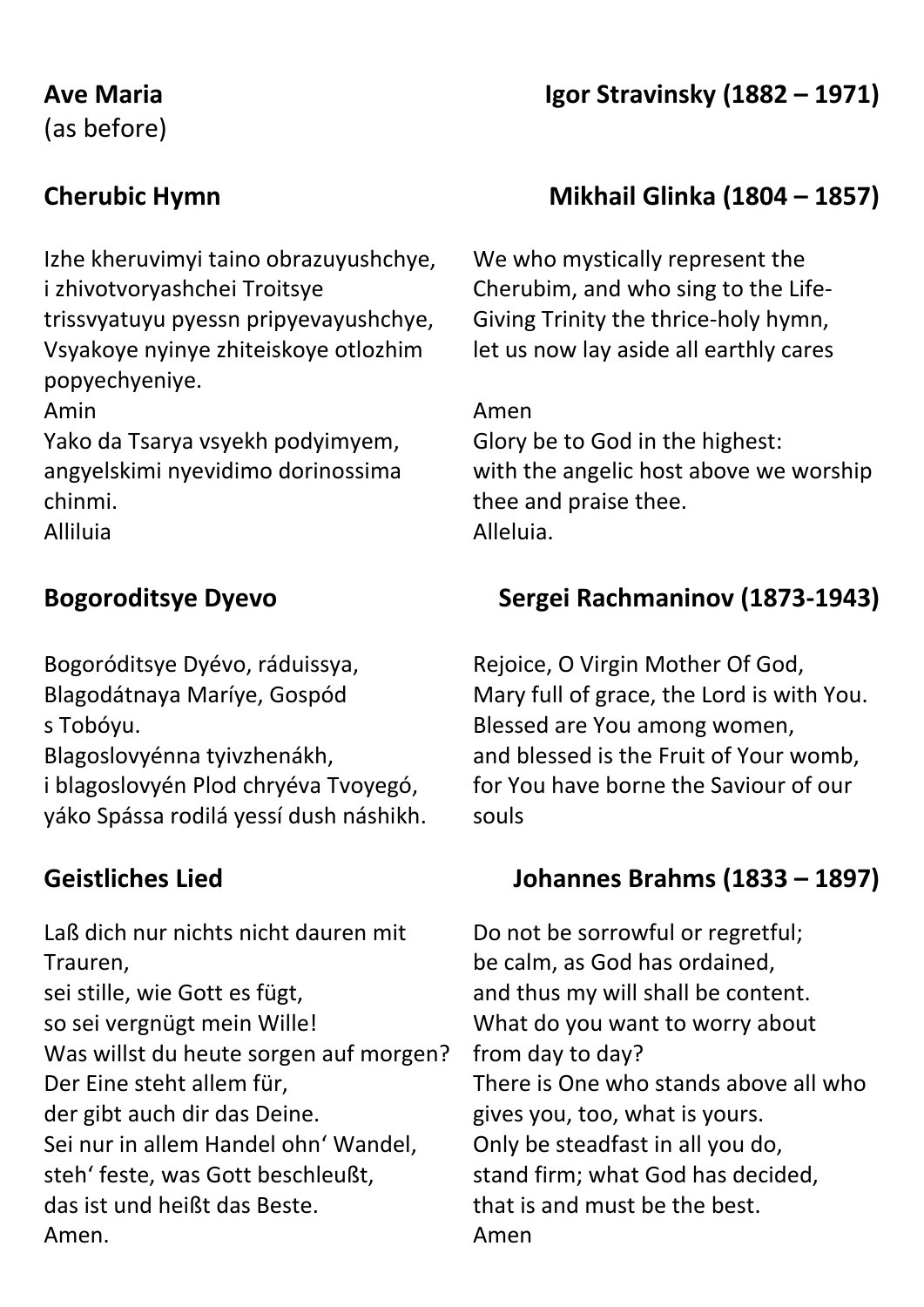### **Jack Apperley**

Jack Apperley is a London based freelance conductor. Under the tutelage of Patrick Russill, he graduated from the Royal Academy of Music where he obtained a Masters in Choral Conducting. He was awarded a Distinction and received the Sir Thomas Armstrong Choral Leadership Prize. Prior to this, Jack read Music at the University of Birmingham where he was mentored by Simon Halsey CBE. In 2019 he received the Choir Prize at the Jazep Vitols International Choral Conducting Competition in Latvia and was a Semi Finalist in the World Choral Conducting Competition in Hong Kong. In 2018, Jack was awarded Second Prize at the inaugural London International Choral Conducting Competition.

Jack is the Music Director and Conductor of the Imperial College Chamber Choir, Concordia Voices and University Upper Voices at the University of Birmingham.

Jack is an Assistant Chorus Master of the London Symphony Chorus. This season sees Jack take on the roles of Interim Musical Director of Goldsmith's Choral Union and Guest Chorus Master of the Gothenburg Symphony Chorus, Sweden.

### **Paul Plummer**

Formerly organ scholar of New College, Oxford, Paul Plummer trained as a piano accompanist at the Guildhall School of Music and Drama and studied with Andrew Ball, Margo Garrett, Malcolm Martineau and Roger Vignoles among others. Recital engagements have included the Oxford Lieder and Presteigne festivals, London's Purcell Room and Wigmore Hall, the Tonhalle in Zürich and BBC Radio 3. Featuring on several recent live-streamed recitals with the collective Proud Songsters (YouTube), he is the pianist on a newly-released CD of Die Schöne Müllerin with baritone Jamie W. Hall (Convivium). Paul has also worked as music staff for several UK opera companies plus those of Kiel, Innsbruck and Köln; advises and accompanies for the international opera scouting company [www.nyiop.com;](http://www.nyiop.com/) and is highly in demand as a freelance repetiteur and vocal coach.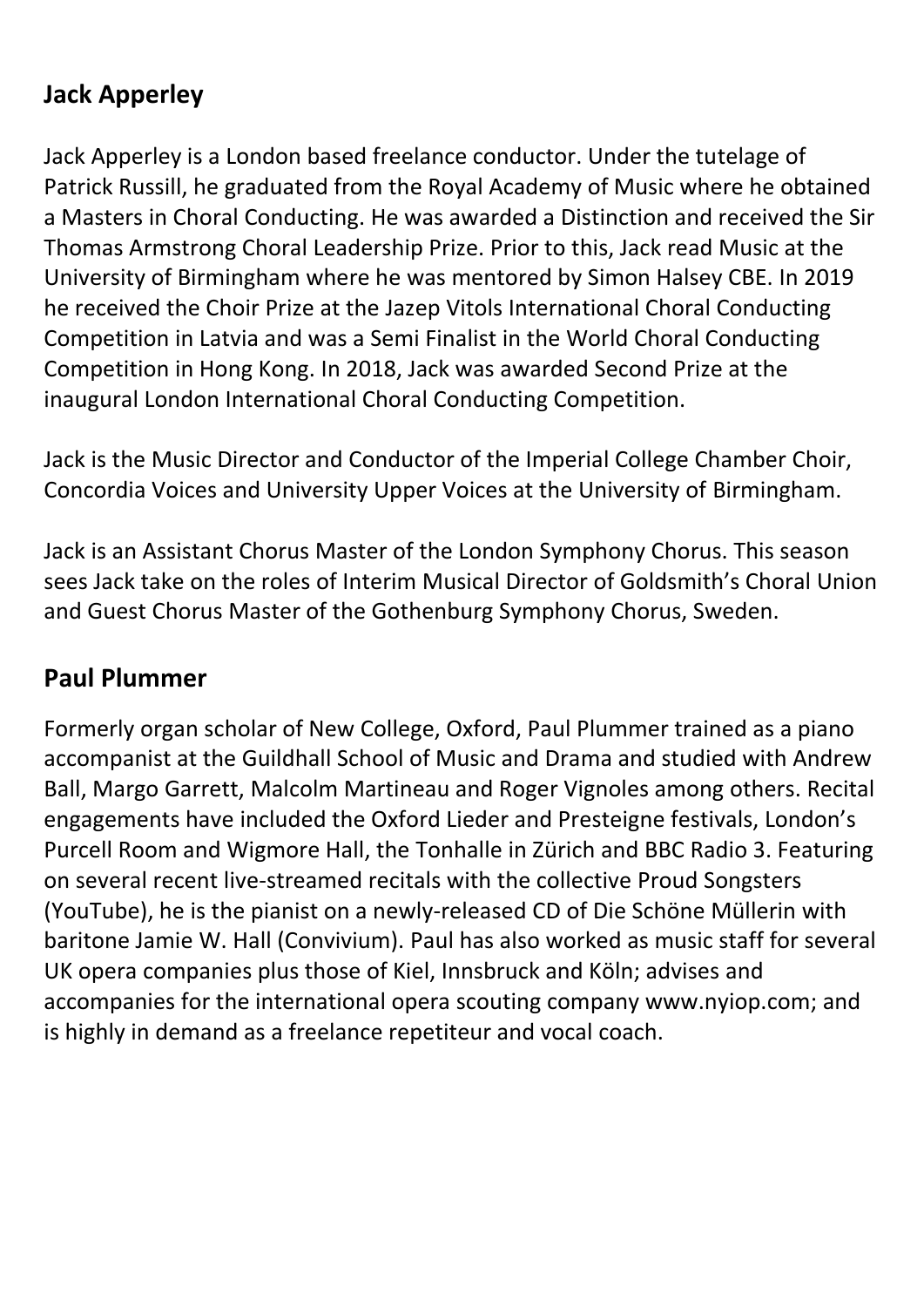### **Concordia Voices**

Concordia Voices is a well-established chamber choir of about 30 mixed voices and is currently directed by Jack Apperley. Our regular accompanist is the composer and arranger Paul Ayres.

The choir performs regularly in south-west London where it is based. We have also toured abroad and to other locations in the UK as well as taking part in local musical events. Concordia Voices enjoy performing music from a wide repertoire ranging over 4 centuries and we have a keen interest in performing the work of contemporary composers.

Concordia Voices rehearse on Sunday evenings from 6.45pm to 9pm in Hampton Hill. We are a small, friendly choir and new singers are warmly welcome. If you are interested in joining us please contact our secretary for more information at, [secretary@concordiavoices.org](mailto:secretary@concordiavoices.org) or visit our web site for information on how to join the choir. [www.concordiavoices.com](http://www.concordiavoices.com/)

| Soprano             | Alto               | <b>Tenor</b>        | <b>Bass</b>          |
|---------------------|--------------------|---------------------|----------------------|
| Jackie Allen        | Lindsey Baldwin    | <b>Barry Fisher</b> | Geoff Ashman         |
| Viviane Hardy       | Rebecca Bevan      | <b>Clive Hall</b>   | Alan Baldwin         |
| Julia Lavery        | <b>Julie Hall</b>  | David Wilson        | <b>Adam Brown</b>    |
| Margaret Lord       | Jane Newman        |                     | Philip Congdon       |
| <b>Ruth Parker</b>  | <b>Barbara Orr</b> |                     | <b>Matt Greenway</b> |
| <b>Fiona Rowett</b> | Jane Purser        |                     | Christopher Johnson  |
| Helen Sugiyama      | Anne Rowett        |                     | <b>Tim Rowett</b>    |
|                     |                    |                     |                      |

### **Future Concerts**

**The Long Day Closes Saturday, 25th June 2022, St Mary's, Twickenham**

**Saturday, 26th November 2022, St John the Divine, Richmond**